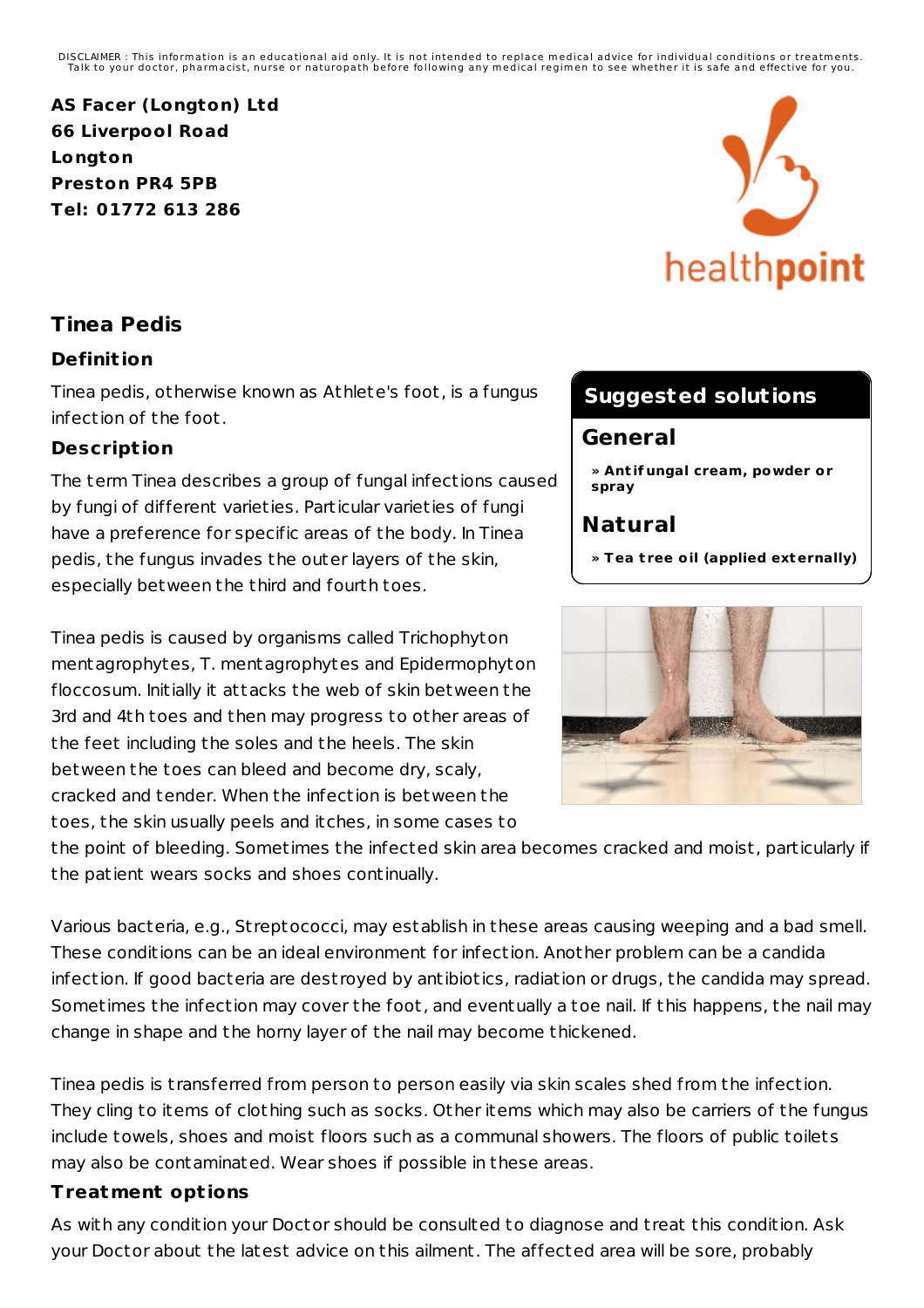swollen and may have a bad smell.

Your Doctor will recommend oral or topical medications, depending on the severity of the condition.

## **Diet hints**

It is important to support the immune system. Some dietary suggestions include-

- whole grains, raw fruits and fresh vegetables. These provide antioxidants which may help stimulate the immune system.

- Try to avoid excess sugar and white flour products.
- Try to eat natural, live yoghurt. These provide acidophilus which help regulate bacteria levels.
- Include garlic in the diet. Garlic is a potent antifungal agent.

## **Vitamins/minerals/herbs**

- Echinacea has been shown to have antifungal properties and may enhance immune function.
- Garlic has antifungal properties.
- Golden seal is believed to be an effective antifungal herb and may assist in preventing secondary bacterial infections.
- Pau d'arco herb is believed to have effective antifungal and antibacterial properties.
- Tea t ree oil has been shown to be an effective t reatment for Athlete's foot, due to its antifungal properties.
- Acidophilus contains friendly bacteria such as Lactobacilus acidophilus and bifidus which can help fight fungus and prevent its overgrowth.

## **Aromatherapy**

The listed essential oils are suggested for the health management of Tinea. The most specific oils are shown in capitals.

MYRRH, Patchouli, TEA TREE

## **Application**

DIRECT: Blend any single listed essential oil or combination of essential oils - 5 drops (total) to 10mL (1/3 fl oz) vegetable carrier oil ie: Sweet Almond, Apricot Kernel, Jojoba. After cleansing, apply topically to Tinea affected area.

## **Notes**

Ordinary washing powder does not kill this fungus although washing in very hot water will. Clothing, e.g., socks, should be cleansed with a suitable disinfectant in the water. It is possible, if this is not done re-infection can take place.

Use caution when standing barefoot in an area that is used by the public if the floor is damp. The fungus grows in these areas and it is easy to become infected. Summer time, when the temperature is higher, is the worst time for Tinea. Prevention is the best form of t reatment. Always dry your body thoroughly after bathing, especially between the toes. Change socks and underwear after exercise or sweating. Wear less const ricting shoes for exercise or better still wear no shoes when possible. Use powder to absorb excess perspiration.

## **Pharmacist 's advice**

Ask your Pharmacist for advice.

1) Follow the Diet Hints.

2) Wear suitable footware in communal showers (swimming pools, gymnasiums etc), to avoid cont racting Tinea.

3) Ask your Pharmacist to recommend a suitable antifungal preparation. These are available as